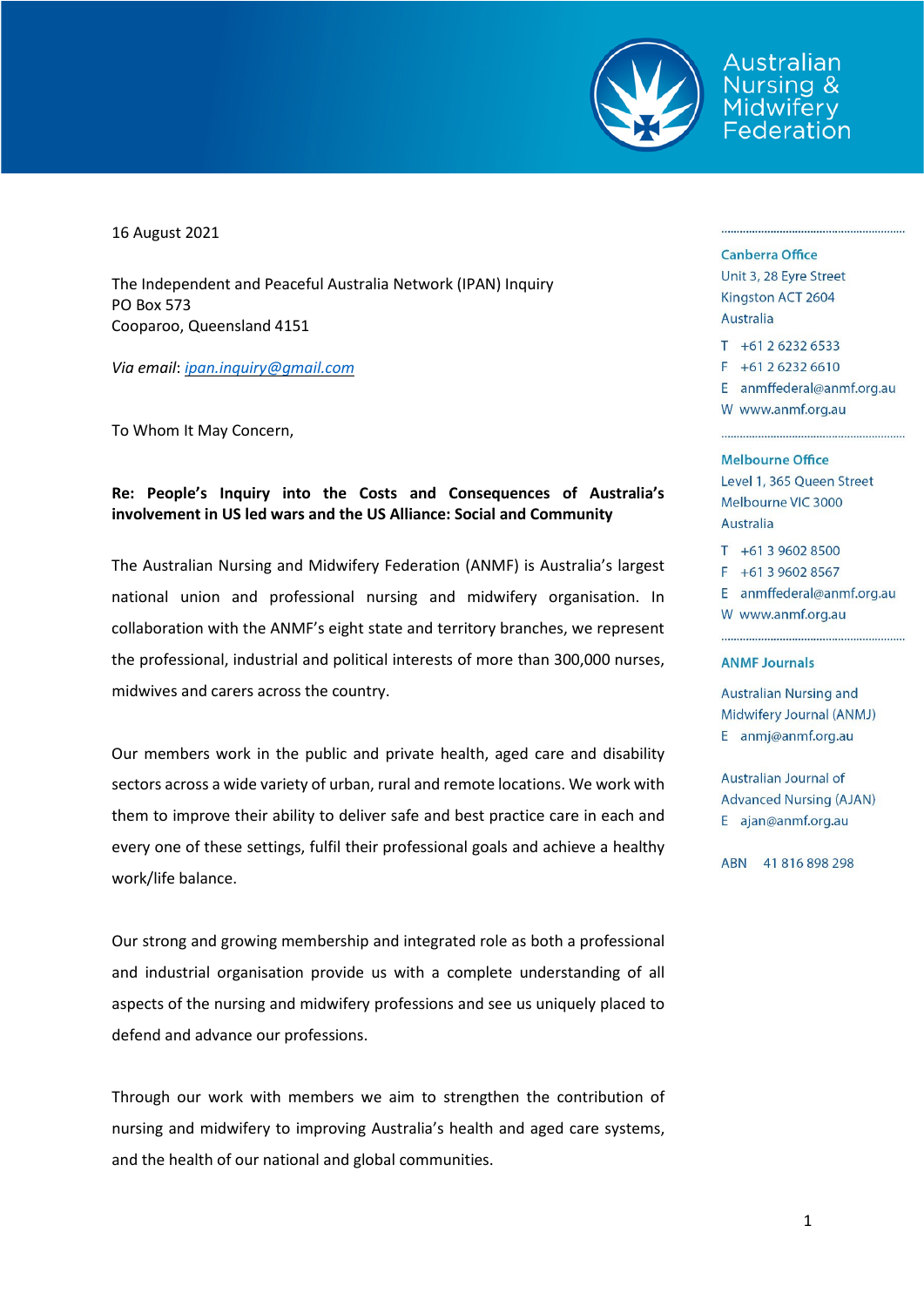

It is the position of the ANMF that health cannot be achieved without peace. Political unrest results in considerable cost to individuals and threatens freedom of access to health care, basic education, food, water, justice, shelter and a healthy environment. These are minimum humanitarian rights and must be protected.

To promote peace, the Australian Government must take every necessary action to protect Australia from going to war and avoid using force to settle political disagreement.

Historically, Australia has become involved in war in part due to alliances with the United States (US). The cost and consequences, for the health of people living in Australia, has been extensive with the effects traversing decades and generations.

Whilst, the ANMF support strengthened interoperability of US and Australian forces to respond to regional contingencies, such as Humanitarian Aid and Disaster Relief, the impact of Australia's relationship with the US cannot be ignored. The pursuit of peace should have priority over all political objectives and Australia must strive for military independence to uphold this priority.

Furthermore, each year significant public expenditure is invested in the defence sector. This is at the expense of greater investment in other sectors such as health, education and training, housing, communities and environment, and social security and welfare. The health system in Australia is under immense pressure. The Royal Commission into Aged Care Quality and Safety is but one example that the health system in Australia is in urgent need of reform. It is imperative spending on defence in Australia aids Australian interests alone and is not to the detriment of expenditure on sectors that bolster the health and wellbeing of people living in Australia.

The ANMF urges the Australian Government to consider investment in military development that promotes peace and in doing so supports the health and wellbeing of people living in Australia. Please find enclosed, the ANMF Position Statement on Peace for your reference. Should you require further information on this matter, please contact Julianne Bryce, ANMF Senior Professional Officer at [jbryce@anmf.org.au](mailto:jbryce@anmf.org.au) or on 0409 221 699.